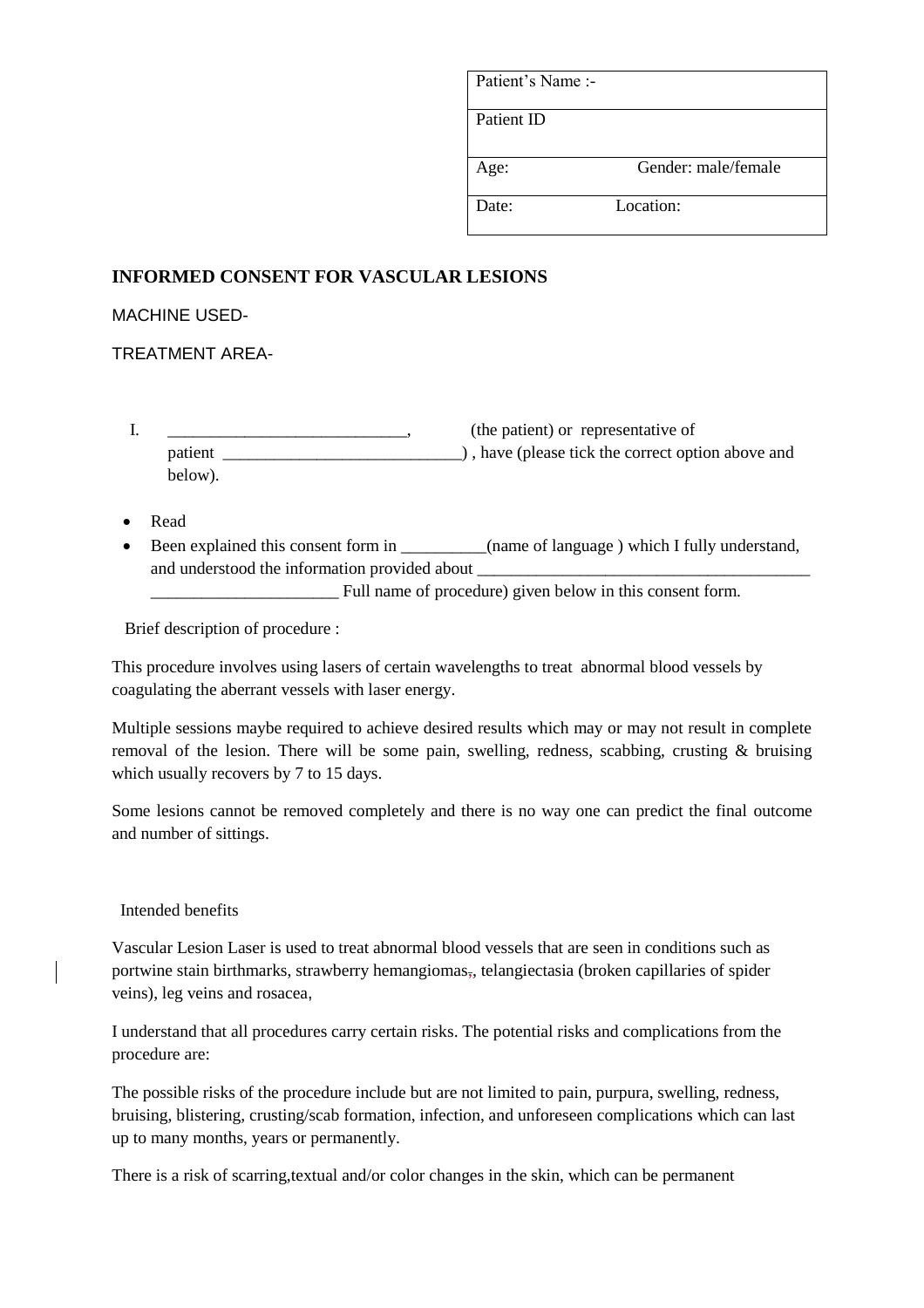I have been explained the implications of not undergoing this procedure and the alternative methods of treatment like surgical excision, z plasty and dermabrasion are an option.

## COST AND PAYMENT POLICY:

I have been explained about the cost of each session which is Rs\_\_\_\_

I am going to pay per session / package basis. Package if opted for includes minimum number of sessions and I have to pay accordingly if any additional sessions or treatments are required.

I am now aware of the intended benefits, possible risks & complications, and available alternatives to the said procedure. I am also aware that results of any procedure can vary from patient to patient and I declare that no guarantees have been made to me regarding success of this procedure. I am aware that while majority of patients have an uneventful procedure and recovery, few cases may be associated with complications. I am aware of the common risks and complications associated with this procedure and understand that it is not possible to list all possible risks and complications of any procedure.

I also understand that sometimes a planned procedure may need to be postponed or cancelled if patients clinical condition demands or due to any unforeseen technical reason. I am also aware that I can withdraw my consent at any point of time at my own risk and consequences, by submitting the withdrawal in writing.

I understand that if medical exigencies demand, further or alternative procedural measures may need to be carried out and in such case there may be difference in the planned and actual procedure.

I am now also aware that during the course of this procedure, the doctor will be assisted by medical and paramedical team, and that the doctor may seek consultation/assistance from relevant specialists if the need arises.

I agree to observing, photography (Still/video/televising) of the procedure ( including my diagnosis /reports pathology, radiology, etc)for academic /medical/medico-legal purposes , provided my identity is not revealed by such acts. I also agree to my clinical details being shared for scientific publications if my identity is not disclosed.

I am also aware of the expected course after the procedure and the post procedural care to be taken .

I declare that I have received & fully understood the information provided in this consent form, that I have given an opportunity to ask questions relating to my alignment, the procedure being performed, its risks, consequences, alternatives, potential; complications and intended benefits and recovery and that all my questions have been answered to my entire satisfaction and there are no misconceptions or false hopes in my mind. I further declare that all fields ( of this form) requiring insertion or completion were filled in my presence at the time of my signing this form.

For the above mentioned operation (s)/procedures(s) that I have been made aware of, I give my consent voluntarily to Dr. (Name of doctor performing the procedure) for carrying out the said procedure on [ ] myself or [ ] my above named patient being fully aware of the nature, potential risks and complications, intended benefits and possible alternatives.

I, above named patient, named patients representative, do further hereby declare that I am above 18 years of age as on the date of signing this form, mentally sound and am giving consent without any fear, threat or false misconception.